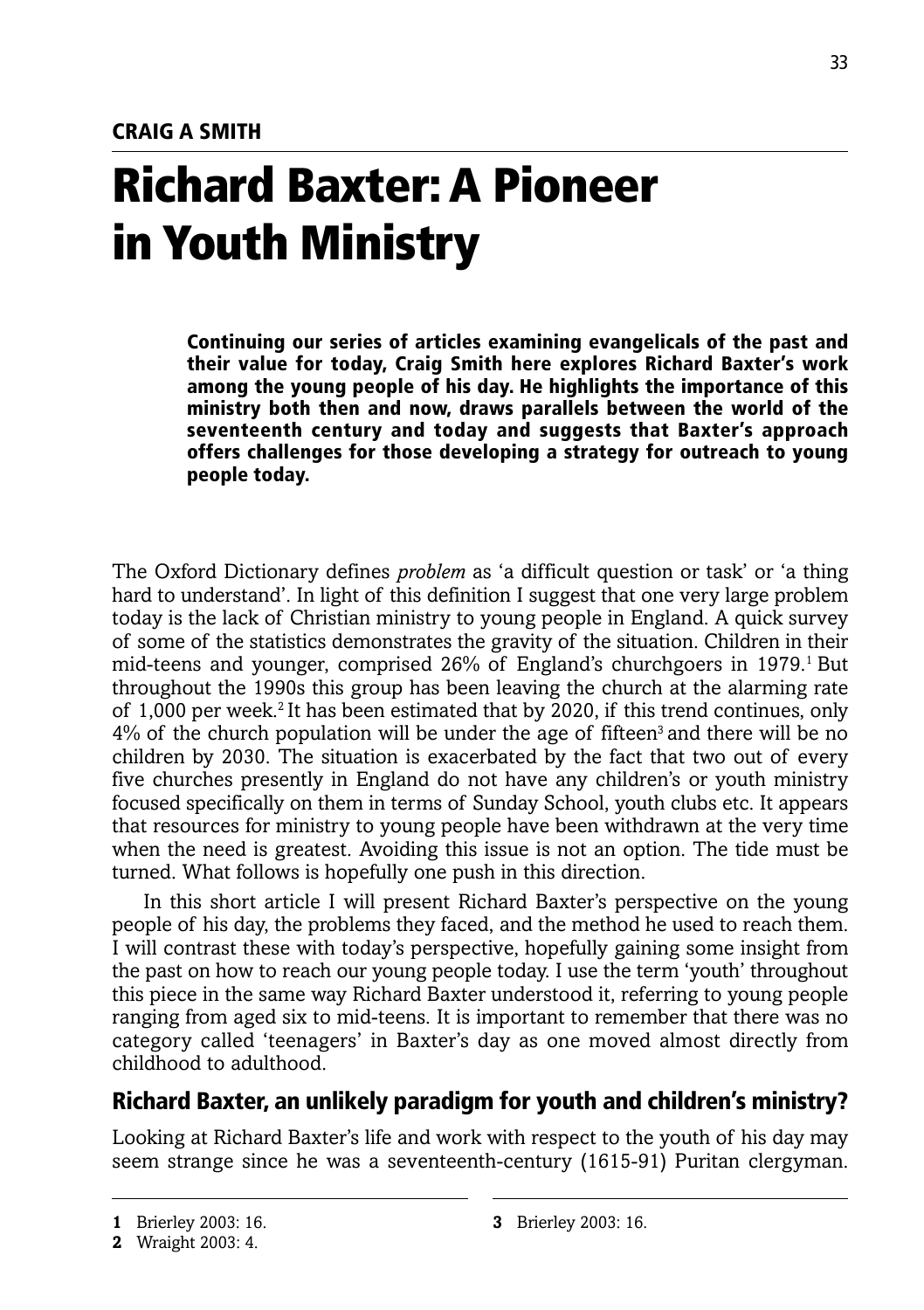Baxter is usually remembered for his powerful preaching ministry in which he preached to thousands of people (including Cromwell) and he later became the chaplain to King Charles II. But, preaching was, to him, a 'recreation' representing 'the least part of a minister's work'.4 He is also widely remembered because of the many books he authored. He wrote more than 130, the most famous being *The Reformed Pastor* (originally *Gildas Silvianus*) which is still in print today.5 According to Baxter, however, it was neither his preaching nor his writing which had the greatest imprint of the Lord's hand. Rather he declares that 'the place where God most blessed my labours at Kidderminster [where he ministered for nineteen years from 1641 to 1660], my first and greatest success was upon the youth'.<sup>6</sup> To confess this seems astonishing in light of his other accomplishments.

Part of Baxter's success in reaching the youth was due to the primary focus he gave to them in his ministry. At a time when life expectancy was much shorter than it is today, he writes 'men live so short a time, that the work of educating the youth aright is one half of the great business of a man's life'.7 This viewpoint is just as much needed today as then. Sadly, many clergy see reaching the youth as a less important ministerial function, considering it a responsibility for others in the church. Too often pastors seek to find a lay member or to hire a youth worker (both of which are good things to do) 'to look after the youth'. Pastors pawn this work to others so that they can 'get to the more important things of ministry'. But this kind of thinking would be anathema to Baxter who saw this work as a central part of the role of clergy. I am not espousing that pastors drop their other responsibilities to focus solely on the youth but I am arguing, like Baxter, that it is important for pastors to keep evangelism and pastoral care of the youth in the forefront of their minds when planning their church's strategies and to take advantage of any opportunity to reach the youth which may come their way.

## **The importance of reaching the youth**

#### **Baxter's personal experience**

Why did Baxter consider reaching the youth of such importance? Partly this is born out of his own negative experience of the clergy, church and religious education while he was growing up. These encounters left him with a sense of alienation from God. Sound familiar? He was eager to reverse this experience for others in his parish.

Baxter spent the first ten years of his life living with his grandparents away from his working parents and this only served to heighten his sense of alienation. He says of the clergy in his area that they were 'ignorant' or 'immoral' or 'very old' or led 'scandalous lives' or were incapable to teach since they were not trained.<sup>8</sup> His experience of religious education was also negative. Baxter laments that his schoolmasters 'taught school and tippled on the weekdays, and whipped the boys when they were drunk'.<sup>9</sup> When he was reunited at the age of ten with his mother

- **4** The quotation comes from Richard Baxter, *The Saints' Everlasting Rest* cited in Purves  $2001 \cdot 95$
- **5** The most recent edition of this work is Baxter 2000 though perhaps the most commonly available in the UK is Baxter 1974. For further reading on Richard Baxter see Packer 2003.
- **6** Baxter 1830b: 299.
- **7** Baxter 1830b: 306.
- **8** Kreeble 1974: 3-4.
- **9** Kreeble 1974: 4.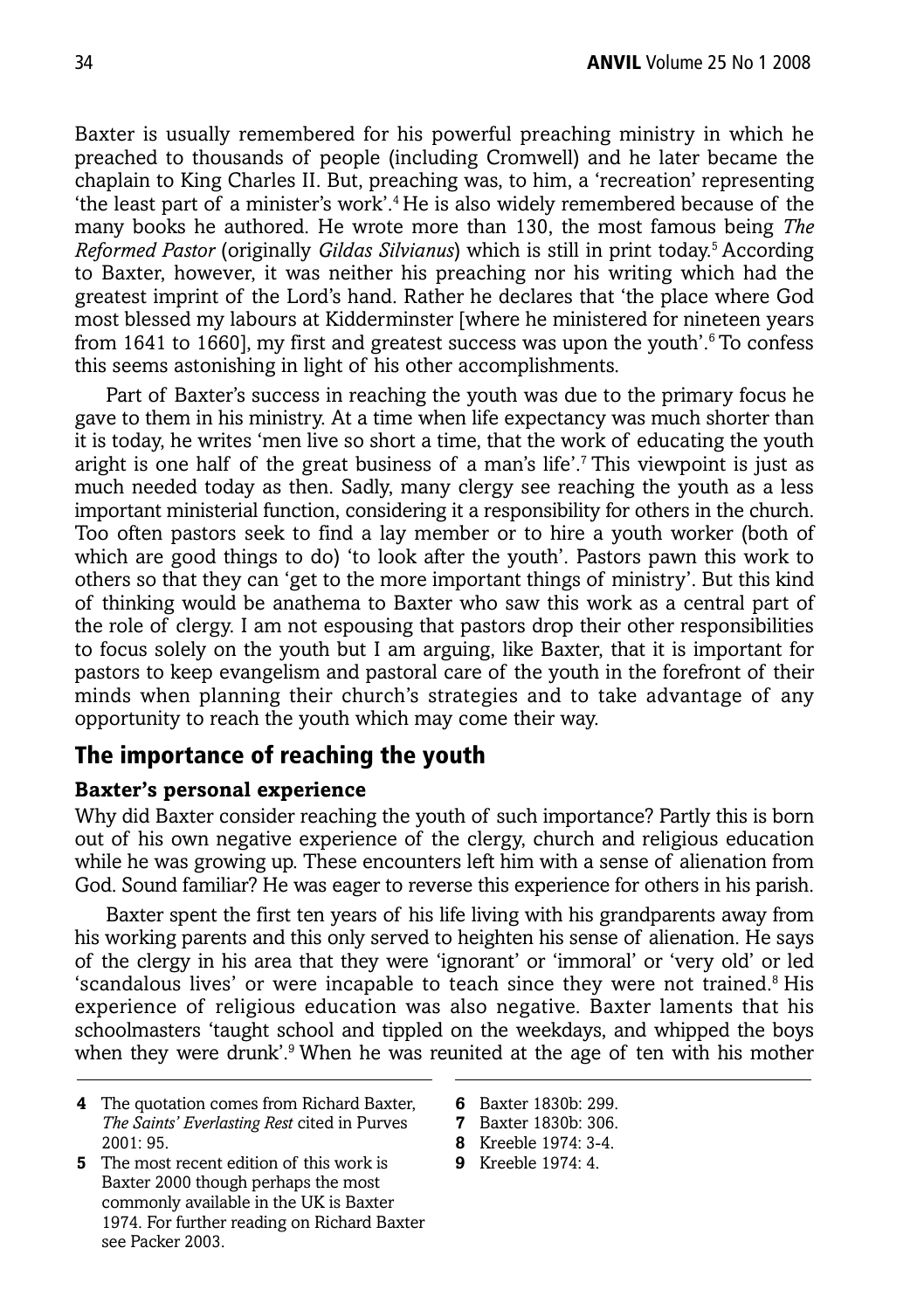and father he began to grow in his faith. His father, who had been converted during this time 'by the bare reading of the Scriptures in private, without either preaching or godly company, or any other books but the Bible',<sup>10</sup> subsequently 'taught [young Richard] to read the Bible so as to acquire a love for it, a benefit which ever afterwards he recalled with gratitude'.<sup>11</sup> Reading the Bible, coupled with his father's 'serious speeches of God and the life to come', created his 'first convictions, and approbations of a holy life, as well as of [his] restraint from the grosser sort of lives'.12

#### **Forming Christian youth as fundamental for changing the world**

However, the main reason Baxter addressed his attention to the youth was because he saw their Christian formation as fundamental to the future of the world. In his book entitled *Compassionate Counsel to All Young Men* he concludes that

There is no man that ever understood the interest of mankind, of families, cities, kingdoms, churches, and of Jesus Christ the King and Saviour, but he must needs know that the right instruction, education, and sanctification of youth is of unspeakable consequence to them all.<sup>13</sup>

Baxter's point is clear: to change the future requires changing the youth in the present. He believed that if a person embraced Christ in their youth then the chances are that they would live for him in their later years. Jeremy Burroughes (1599-1646), a Puritan contemporary of Baxter,<sup>14</sup> writes what happens when the youth are not discipled:

There is little hope for children who are educated wickedly. If the dye have been in the wool, it is hard to get it out of the cloth.15

#### **Good time management**

Baxter further believed that sheer logic suggests that a minister should seek to convert the youth in order to save him the added effort needed later to deal with them and their entrenched sin patterns as unconverted adults. In other words, reaching out to the youth today is a good investment of energy and time well spent. Baxter believed that the sins of adulthood are often caused by the sins begun in one's youth and the ramifications of some of these sins can be felt until death.16 His experience as a minister in Kidderminster confirmed this belief.

By much experience I have been made more sensible of the necessity of warning and instructing youth. The sad reports of fame have taught it to me; the sad complaints of mournful parents have taught it me; the sad observation of the willful impenitence of some of my acquaintances tells it me; the many score (if not hundreds) of bills that have been publicly put up to me to pray for wicked and obstinate children, have told it me; and by the grace of God, the penitent confessions, lamentations, and restitutions of many converts have more particularly acquainted me with their case.<sup>17</sup>

Baxter discovered the same lesson as the writer of Proverbs who saw life as a choice of two paths: wisdom which leads to life, and foolishness or wickedness which leads

**13** Baxter 1830b: 299.

**17** Baxter 1830b:299-300.

**<sup>10</sup>** Kreeble 1974: 4.

**<sup>11</sup>** Powicke 1924: 17.

**<sup>12</sup>** Kreeble 1974: 4.

**<sup>14</sup>** Tiller 1974: 169.

**<sup>15</sup>** Thomas 1975: 42.

**<sup>16</sup>** Baxter 1830b:302 bemoans that 'the bitter fruit of your youthful folly may follow you in this world to the grave'.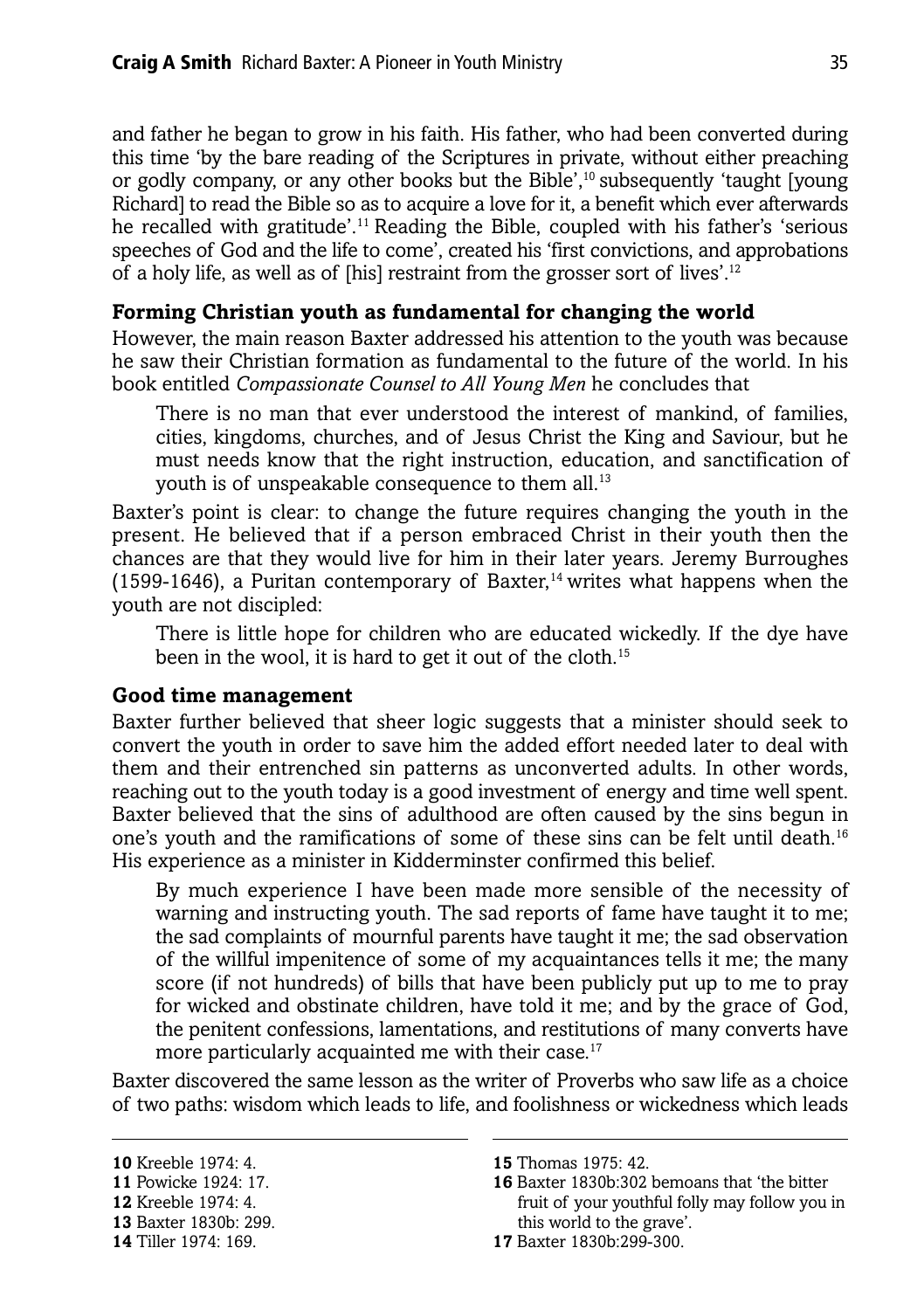to death (Prov. 1:2-7). The purpose of parents, teachers and ministers is to set young people on the path of wisdom and to help them to reject the path of destruction (1:15). To do this requires discipline and training. The results are good and beneficial for, he writes, 'train young people in the way they should go and when they are old they will not turn from it' (22:6). To discipline young people is an act of love: 'parents who love their young people are careful to discipline them' (13:24). Failure to discipline young people or their rejection of this discipline may mean that they 'come to poverty and shame' (13:18). Here we see that Baxter's concern for reaching the youth had strong biblical roots.

## **The wider-reaching ramifications of youth ministry**

Baxter also saw reaching the youth as an evangelistic tool for getting the gospel to their parents and grandparents. Baxter smilingly observes:

Many children did God work upon at fourteen, or fifteen, or sixteen years of age; and this did marvelously reconcile the minds of the parents and elder sort to godliness. They that would not hear me, would hear their own children. They that before could have talked against godliness, would not hear it spoken against when it was their children's case. Many that would not be brought to themselves, were proud that they had understanding, religious children. And we had some old persons, of near eighty years of age, who are, I hope, in heaven, and the conversion of their own children was the chief means to overcome their prejudices, and old customs, and conceits...and when God had touched the hearts of young men and girls with a love of goodness, and delightful obedience to the truth, the parents and grandfathers, who had grown old in an ignorant and worldly state, did fall into a liking and love of piety, induced by the love of their children, whom they perceived to be made by it much wiser and better, and more dutiful to them.<sup>18</sup>

Reaching out to the youth not only has the advantage of avoiding having to deal with their compounded problems as adults but the added blessing that the minister is provided with an army of evangelists. What parish could not do with a few extra evangelists?

# **The context of Richard Baxter's ministry**

Baxter lived and ministered in seventeenth-century England. This was a turbulent time in English history, a time of upheaval politically, religiously and socially. Yet it was in the midst of this difficult context that Baxter had a successful ministry to the youth.

## **Political context**

During the prime years of Baxter's ministry, England was caught up in a civil war (1642-54) which led to a short reign of the Puritan Parliamentarians and the eventual restoration of the monarchy (1660-85). A good deal of fighting occurred in his area with significant loss of life.

**<sup>18</sup>** Thomson 1998: 50, 54.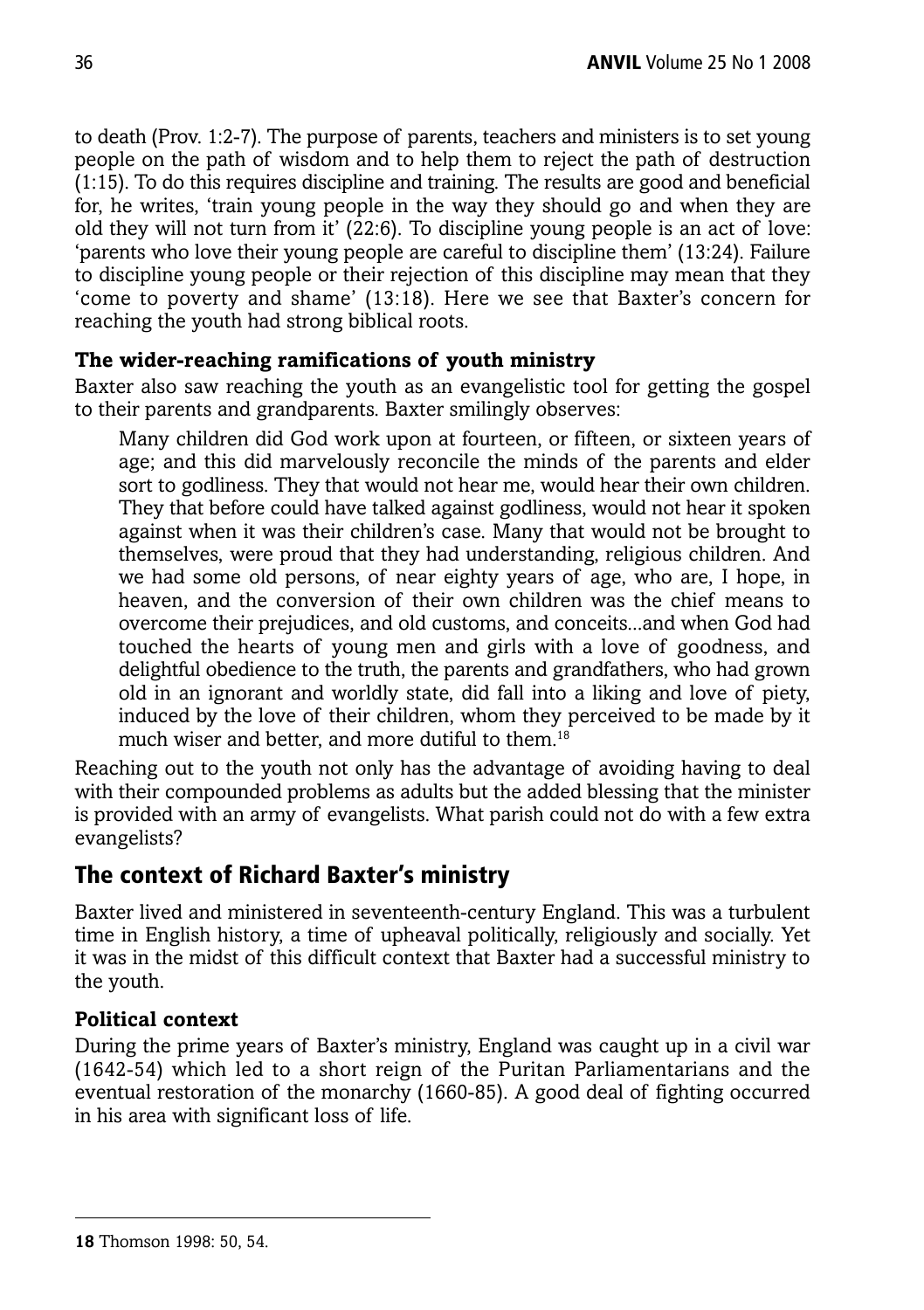#### **Religious context**

The religious climate of the 1600s was also quite heated as the Puritans were trying to influence Anglicanism toward a more Calvinist stance. The Laudian party, under the influence of Archbishop William Laud (1633-1641), sought an Anglicanism that emphasized Arminianism and High Church ceremonialism. Simpson writes 'the dispute between the Laudians and Puritans was the religious counterpart of the conflict between Charles I and Parliament'.19 Laud's influence was brought to a halt in 1641 when he was imprisoned, later being executed for treason in January 1645. But with the restoration of Charles II in 1660 came the return of the Laudian style Church of England. Baxter was not untouched by all this. In 1661 he created a revised version of the Book of Common Prayer for Nonconformists and the approval of the Act of Uniformity in 1662 resulted in his exclusion from the Church of England and the loss of his ecclesiastical living. Nevertheless, he continued to preach until 1685 when he was imprisoned for two years for doing so.

#### **Social context**

The social situation of Baxter's time was grim. Poverty was a major problem with youth being abandoned and left to fend for themselves. For two years, from 1665- 66, England was ravaged by the bubonic plague and many young people died from this disease. Many others were orphaned, left without one or both parents, and forced to live with extended family members or in orphanages.

It is clear that Baxter lived and ministered in difficult times and yet he had a vibrant, successful ministry among the youth. His context and success have, I believe, earned him the right to be heard on the issue of ministering to the youth in our present context especially given the similarities between today and some of the issues the youth of his day faced.

# **Issues for the youth of seventeenth-century England**

Some might wonder if it is appropriate to draw from Baxter's thinking and practice since his time and ours at the start of the twenty-first century are so different. Many might say that the situation which young people face today is much more pressurized and complex than that of seventeenth-century England. But is this true? In reality, the youth of Baxter's times faced issues very much like those our youth face today.

Baxter is quick to say that some of the problem with the youth is due to 'the immediate parent's sins',20 using King David as an example. But he does not blame parents for all the problems young people have. He squarely addresses the issues which must be owned by every young person. In *Compassionate Counsel to Young Men*, 21 he lists six sins that young people face and which keep them from the true life found in Christ.

## **Love of sport**

The first sin is what Baxter called the love of sport. By this he means amusement in the form of gambling and stage-plays.<sup>22</sup> Of these two, the former has more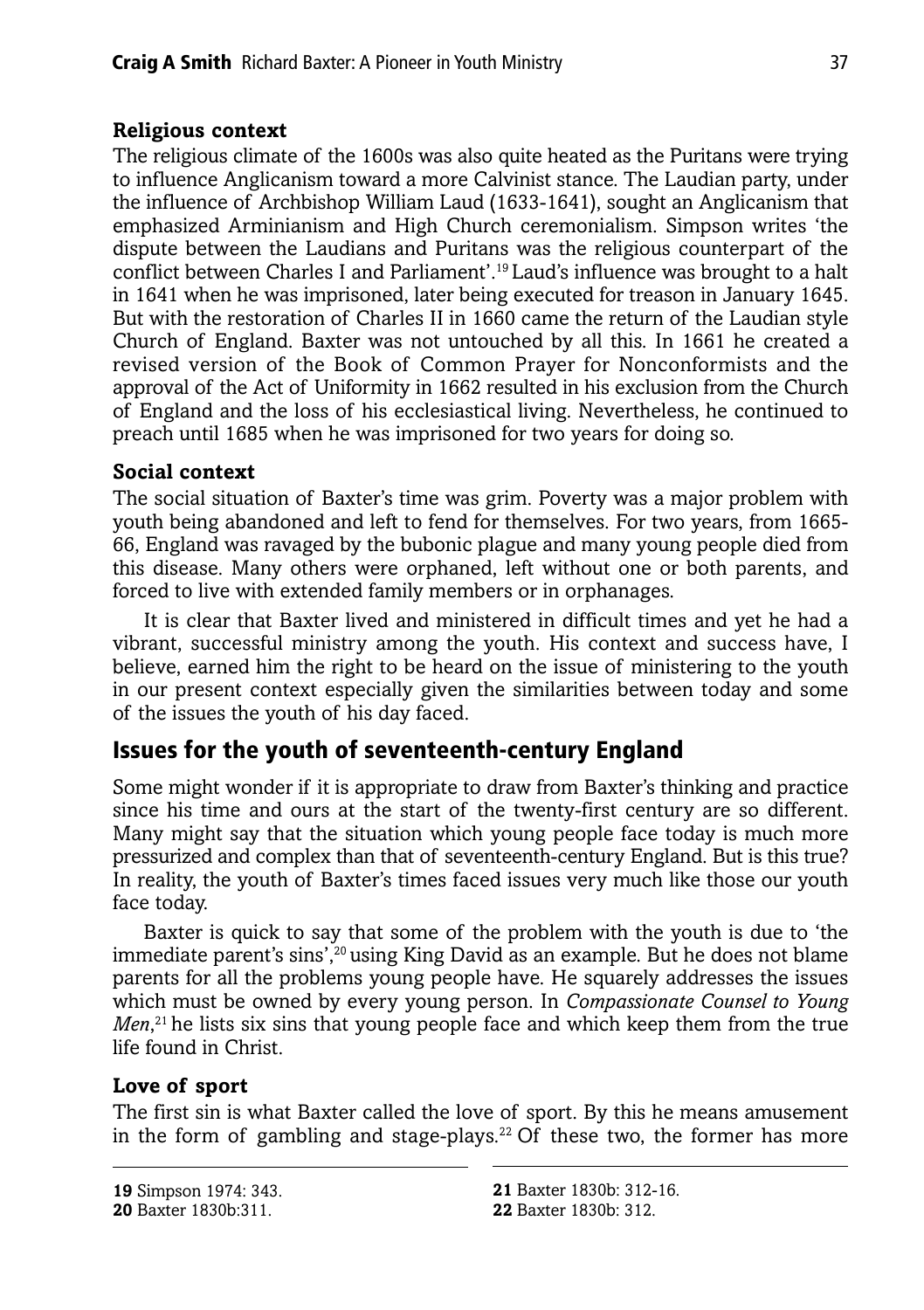relevance to today's youth. Gambling is becoming an increasingly significant issue among young people today. The Harvard Medical School Division on Addictions estimated in 1997 (the last official survey) that 5.7 million adolescents in the USA had a gambling problem and 2.2 million had a pathological problem.<sup>23</sup> The general feeling among researchers is that this level is increasing dramatically. The main causes are the easy access to internet gambling, the increased number and accessibility of casinos (particularly in urban centres) and general ideological acceptance of gambling within society. One positive contemporary response to this is found in educational websites such as www.teenage-gambling-addiction.org.

#### **Love of drinking**

Love of drinking was named by Baxter as the second sin.<sup>24</sup> During Baxter's time there was no age restriction on drinking. This, coupled with the fact that a child moved almost directly to adulthood, meant that drinking would be a rite of passage (certainly for boys although less so for girls). In 2003, Martin Plant, Professor of Addiction Studies at the University of West England, published the results of the European School Survey Project on Alcohol and Drugs. He found that 25% of boys and 29% of girls questioned among 15-16 year-olds (in a sample of 2000 pupils) admitted to binge-drinking in the previous month.<sup>25</sup> The rate of binge-drinking among girls in England has been continuing to rise since the last survey in 1999. A study published in the October 2005 edition of the *American Journal of Preventative Medicine* about the relationship of binge drinking, sex and drugs on adolescents<sup>26</sup> revealed that boys who indulged in binge drinking were 4.5 times more likely to become depressed than the abstaining group. Likewise, depression was three times more likely to be experienced by those who smoked marijuana than those who did not. The study also found that girls who had taken drugs or dabbled in sex were two to three times more likely to be depressed than those who abstained.

#### **Idleness**

Of idleness, Baxter says, it 'becomes the nursery of temptation and all other vices, as well as a constant sin of omission and loss of hasty, precious time'.27 Idleness is no less a problem today than in Baxter's time. The truancy rate in English secondary schools rose by 10% from 2003-4 to 2004-5. This translates into the fact that 55,000 students are missing school each day despite the government having spent over £900m on curbing this problem. A survey by the Organisation for Economic Cooperation and Development (OECD) revealed that Britain ranked only twentysecond out of thirty countries for those remaining in education after the age of 16.<sup>28</sup> The social experts 'warn that youngsters who drop out of school at 16 face a lifetime of higher unemployment, low wages, lower productivity, higher crime and ill-health'.29

**23** See http://www.oagaa.org/html/ statistics.htm

- **25** A summary of Plant's work is found in Lucy Ward's article in *The Guardian* (Nov. 26, 2004) at http://society.guardian.co.uk/ drugsandalcohol/story/ 0,8150,1360230,00.html.
- **26** The results were published in English 2005 and on-line at http://christianitytoday.com/ lyris/wiu/archives/07-03-2006.html.
- **27** Baxter 1830b:313.
- **28** See www.literacytrust.org.uk/Database/ youthdropout.html.
- **29** See Mark Townsend's article in *The Guardian* (Aug. 24, 2003) at http:// observer.guardian.co.uk/education/story/ 0,,1028501,00.html.

**<sup>24</sup>** Baxter 1830b: 312-13.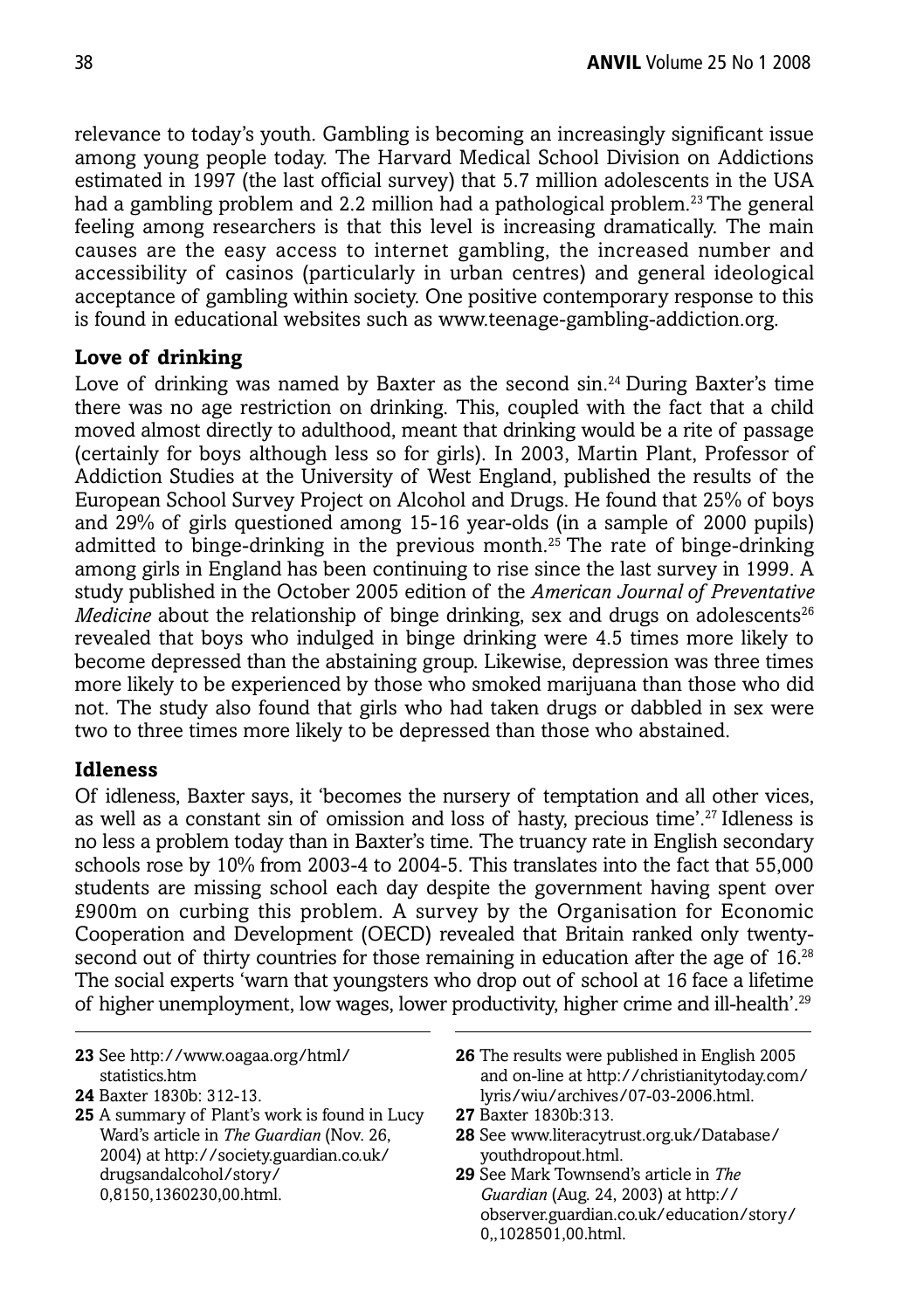## **Pride**

Baxter defined the sin of pride as having to be 'in the mode and fashion, whatever the cost' because 'they must be somebody to their sottish friends'.30 It appears that this problem was as real then as it is now when advertising agencies flourish, bombarding the youth with messages that they need designer clothes, certain cellphones, specific sunglasses and shoes etc. in order to be approved and have worth.

## **Lust**

Fleshly lust which 'entangleth them...into filthy fornication'31 is an age old problem and it is not surprising to find it as an issue in both the seventeenth and twentyfirst centuries. It is interesting that Baxter suggests that the youth combat this problem by seeking pleasure through reading books, good company of friends and serving God.

## **Greed and idolatry**

Baxter lumps together greed and idolatry as the sixth sin. He defines this as people setting themselves 'wholly to rise in the world'.<sup>32</sup> Jesus exposed the idolatrous nature of money, concluding that one 'cannot serve both God and money' (Matt. 6:24) but money buys choice and offers power. Idolatrous greed is an infectious disease which has found ideal conditions in the twenty-first century to flourish and spread unabated.

It is, I believe, fair to say that the situation of the youth which Baxter faced has strong parallels with the situation faced by ministers today almost four centuries later. It therefore seems fair to examine Baxter's strategy for reaching the youth and, in so doing, hopefully to gain some wisdom which we can apply to our own context.

# **Baxter's threefold strategy for reaching the young people**

We have already seen the priority Baxter placed on reaching the youth, how he was firmly resolved to do so because of the many temptations and problems they faced and because he believed that their conversion and inclusion into the church was the key to the church's future growth. For these reasons he made a concerted effort to minister to the youth with a threefold strategy from which we can learn today.

## **Youth groups**

First, Baxter started what today would be called *youth groups*. He divided the youth into two sub-groups. Baxter took one group which was comprised of 'some of the younger sort [probably 6-10 or 11 years old] who were not fit to pray in so great an assembly [i.e. with the main congregation]<sup>33</sup> and this group he met with once a week for three hours. No social events, just three hours of prayer. Those youth who were fit to pray in the great assembly (i.e. 11 or 12 years of age and older), he gathered together on Saturday evening in various homes to hear again the sermon of the previous week, to pray and to prepare themselves for the following Lord's Day. The tone of these meetings was often evangelistic as Baxter believed

**<sup>33</sup>** Baxter quoted in Powicke 1924: 92.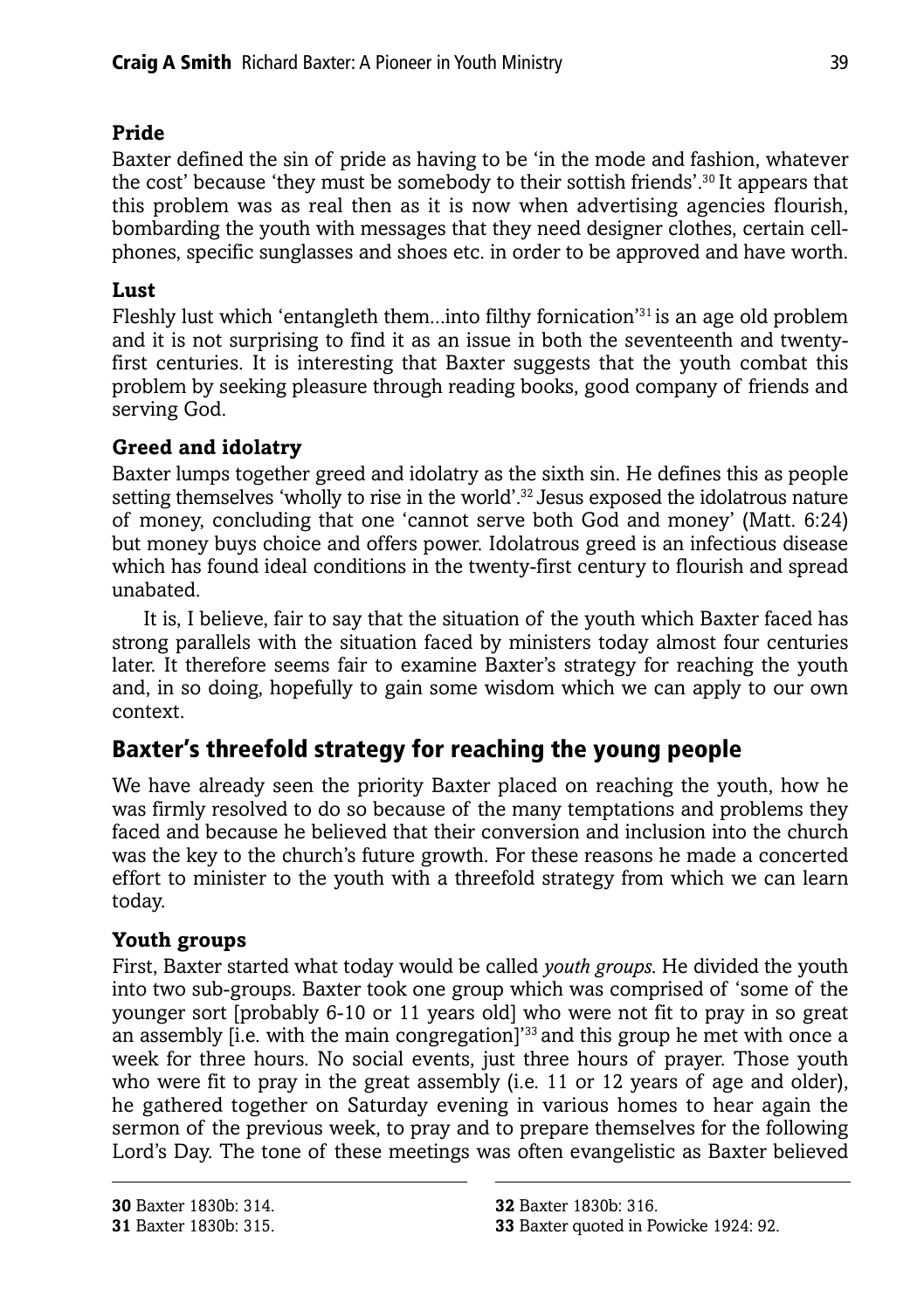that 'the great task, within and through all pastoral work "is to be the guide for sinners to heaven"<sup>34</sup> To neglect this call and to fail to make it a priority spells disaster for the church. He therefore exhorts the minister and parishioner alike to 'labour in a special manner for the conversion of the unconverted [because] the work of conversion is the first and great thing we drive at; after this we must labour with all our might'.<sup>35</sup>

These groups probably seem extreme to our sensibilities and we might balk at the notion of meeting with children of this age for such an extended period of time. However, there are important elements of Baxter's strategy which need to be taken on board. Clearly Baxter saw these young people as spiritual persons who were very capable of praying. In this way he saw them no differently than adults. He was able to harness their energy into prayer and keep their attention. Today, 24/7 prayer rooms are also clear proof that young people can and will respond in prayer, particularly when they are seen by adults as equals in this task.

Baxter was direct and intentional in his approach whereas much youth ministry today is indirect in its approach. While there is an understandable fear of 'turning young people off Christianity' there has been an overly cautious response to this fear with the result that much youth ministry is simply designed to create a place for kids to hang out. There has been a tendency for youth events to become merely a baptized form of the secular equivalent with an expectation that the youth will discover Christ by osmosis. While it is important to create accessible contexts for youth - I will be the first one to create a skateboard and BMX area and support *kickin' bands* to reach the youth! - there is also a need for a more direct approach in terms of evangelism and teaching. Young people are still looking for direction and for people to come alongside them in their journey. Prayer, worship and teaching are still basic to spiritual formation. Baxter had these clearly in focus and with a drastically shrinking youth population in the church we might do well to modify our approach.

#### **Family catechism**

The second element of Baxter's strategy was to catechize the kids through weekly family conferences. He and his assistant set aside two days each week to meet fourteen different families for a one-hour catechesis. It is estimated that between them Baxter and his assistant visited about 800 families or approximately 4,000 people each year.36 Baxter says 'how small a matter is it to speak to a man only once a year...yet we are in hope of some fruit'.37

Drawing on Acts 20:28, Baxter emphasized time and again that pastoral care is a fundamental role of a pastor. According to him, even though preaching is important it is pastoral care that will bring about heart transformation.38 By starting with children when they are young and moulding a Christ-centred context for them

- **36** See Thomson 1998: 49 and Purves 2001: 113.
- **37** Baxter 1974: 184. It is interesting to note that here if pastors need an assistant in order to provide adequate pastoral care and there is not sufficient funds then they should pay for one out of their own pocket.

**<sup>34</sup>** Purves 2001: 109.

**<sup>35</sup>** Baxter 1974: 94.

**<sup>38</sup>** Baxter's rhetorical question is pertinent today: 'Will preaching a good sermon serve the turn, while you never look more after them, but deny them that closer help is necessary, and alienate that maintenance to your own flesh, which should provide relief for so many souls?' (Baxter 1974: 156).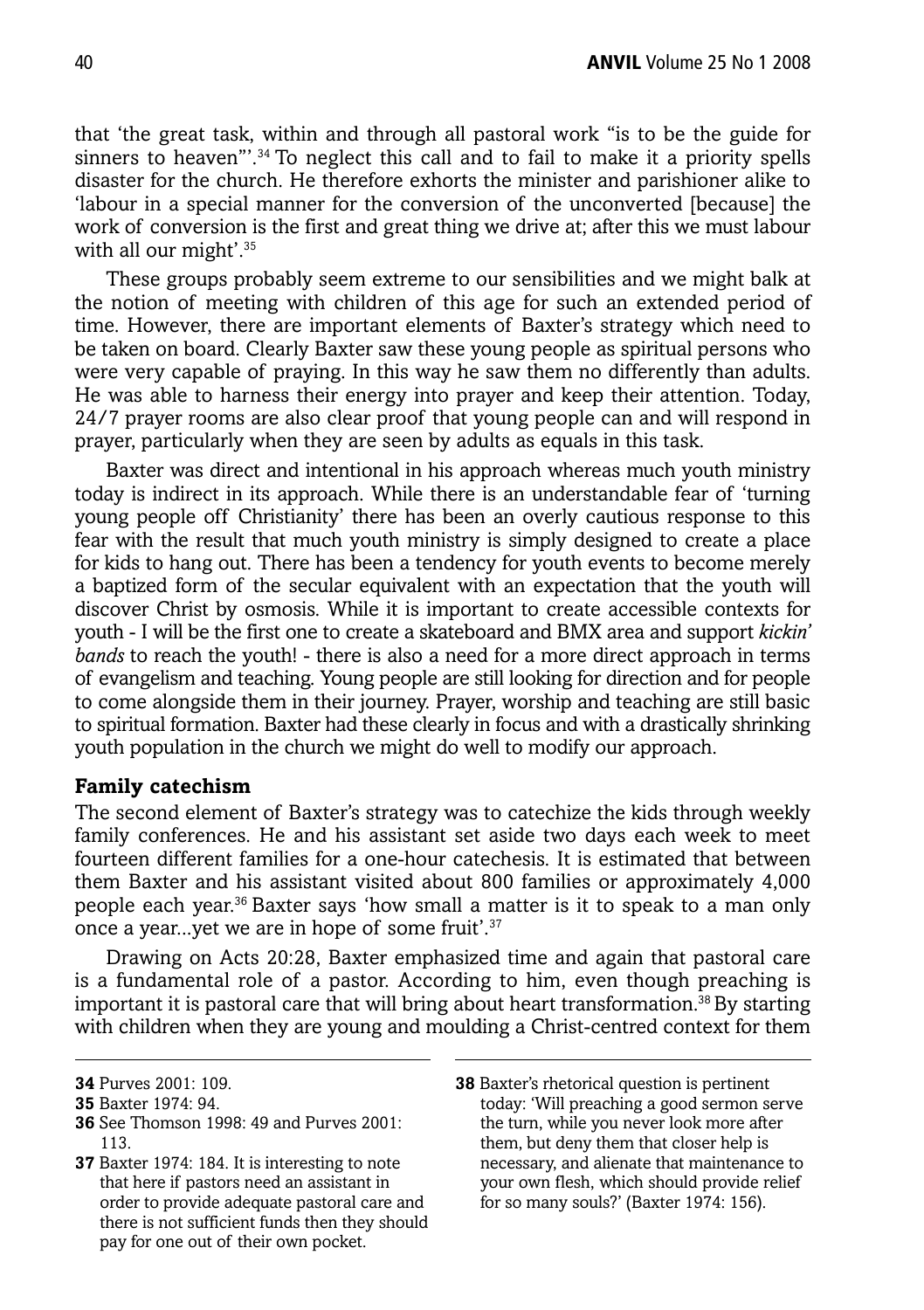to grow up in, Baxter believed that the flock would grow strong. Experience had taught him that wisdom does not come to a person quickly but depends on hard, time-consuming preparations throughout childhood and adolescence.<sup>39</sup> Being born into a Christian family is not a safeguard against sin and moral failure since 'a Christian's child is born with no more knowledge than a heathen's and must have as much labour and study to make him wise<sup>',40</sup> Discipleship for Baxter begins at baptism and it is worth noting that he was a proponent of infant baptism so believed in getting an early start.

When Baxter came to a home of the unconverted his aim was to lead each man, woman and child to sincerity of faith. If he visited a home of the 'truly converted' then his goal was their 'confirmation, progress, preservation and restoration'. In both cases he was concerned about their spiritual formation and moral education, matters which Purves notes 'still today receive scant attention'.41 Baxter therefore spoke directly to his parishioners and focused his discussion on matters of their salvation. When he entered a home he allowed only family members to participate in order to prevent gossip and bashfulness. His approach was pedagogical<sup>42</sup> because he likened the pastor's role in the church to a schoolmaster's in a school: 'to teach and to take account of everyone in particular'.<sup>43</sup> To aid him in this ministry Baxter used the Apostle's Creed, the Lord's Prayer, and the Ten Commandments, which he called his 'daily bread and drink'. Young and old had to know what they believed and to experience what they professed. His method was therefore clearly prescriptive. He stressed that every person should know who they are, from where they have come, to what end they have been made and what means must be used to attain this end.<sup>44</sup> These are the basics of life. If Baxter succeeded as a teaching elder then the family would continue his work by becoming like a school, training up a succession of people to follow God's calling for their good and the good of the public.<sup>45</sup>

Implementing this strategy today would be difficult, especially for families. In our hectic society, in which one child is going to ballet while the other is off to football and both parents work, it would be difficult to get the whole family together in one place and at one time. The fact it would be difficult does not, however, mean that this is not needed even though it would mean a major paradigm shift for church members. It is certainly true that people were less mobile in Baxter's time but it is also true that it is ultimately a choice to live a hectic lifestyle and this is quite often driven by fear, greed and status.

Clergy might find applying this sort of strategy difficult too. It would mean rearranging priorities by putting greater stress on evangelism and spiritual formation in the early foundational years of childhood and adolescence. It would mean taking a long-term approach to pastoral care and leading whole families to maturity (Baxter stayed in Kidderminster for nineteen years). It would mean putting more resources towards developing the family as the focal small group as opposed to the many other groups which make up the church today.

**42** Before being ordained to the ministry Baxter spent three years as the school master at Free Grammar School at Bridgport. These

years were formative in his pedagogical strategy to reach the youth.

- **43** Baxter 1974: 180.
- **44** Baxter 1830a: 10.

**<sup>39</sup>** Baxter 1830a: 303.

**<sup>40</sup>** Baxter 1830a: 305.

**<sup>41</sup>** Purves 2001: 105.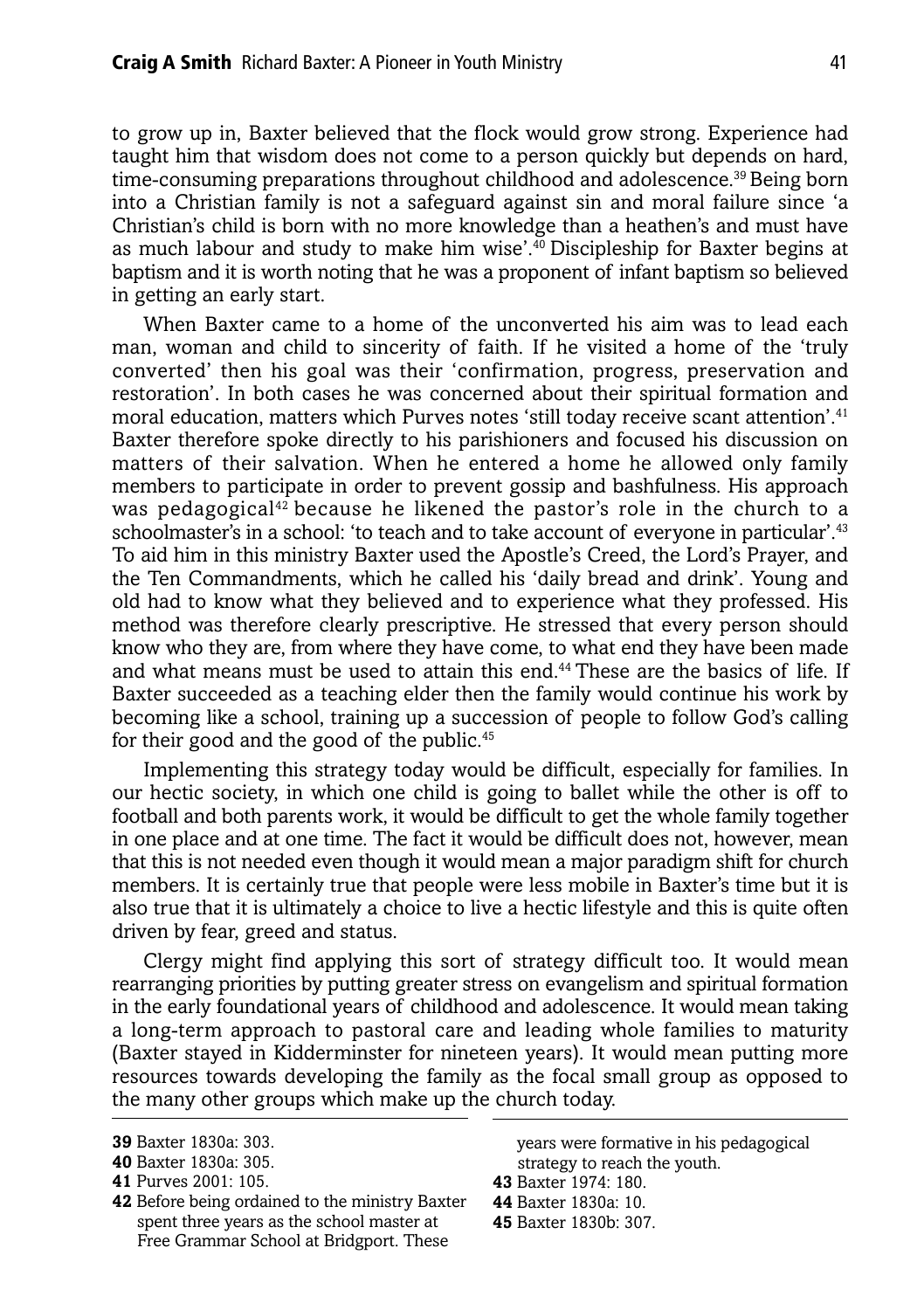These changes are not huge changes for either Christian families or clergy and if they are made churches might find they experience the same fruit which Baxter reaped and have the same problem he had – going through several building programs.

#### **Youth ministry education**

Each Thursday Baxter would give a lecture on some aspect of the Christian life but once a month he would commit this Thursday lecture to speaking to the youth and those who educated the youth.46 This initiative again reflects the priority Baxter put on the youth and the gravity of the situation. Thomson notes that, according to Baxter, 'the religious education of the youth is of infinite importance to families and to a nation'. $47$ Thomson points out that once more we see Baxter's emphasis on education stemming from his belief that 'education is God's ordinary way for the conveyance of his grace'.48

As a Christian minister it can be daunting to read about Baxter since he seems a tireless worker who was prolific in writing, speaking and pastoral care. To be required to give a lecture once a month on youth ministry when it is not your area of expertise can seem like a 'bridge too far'. However, this is one aspect of Baxter's strategy that could be accomplished as increasingly there are websites and programmes on youth ministry (though Britain is lagging far behind North America in this field). There remains a great need for more theological colleges offering youth ministry courses and programmes (Ridley Hall now has a Centre for Youth Ministry and Oak Hill a Youth and Children's Ministry Training programme). Equally, denominations could provide far more in the way of support in this ministry as currently it is the para-church groups which are the leaders in this field. It is time to learn from Richard Baxter and put youth ministry in the forefront of the church's mission.

#### **Conclusion**

Today's statistics make crystal clear to us that the situation concerning the youth in our churches is critical. The importance Baxter placed on ministering to the youth in order to change the world shows us the need and importance of reaching out to young people now. He impresses on pastors to make young people a higher priority in their theological and practical understanding of pastoral care since 'they are the hopes of his [or her] ministry'.49 Strange as it seems it might therefore be fair to say that a fresh expression of church in England today could be an old welltested Puritan remedy.

**Craig A Smith** has recently moved from Trinity College in Bristol to become the Professor of Biblical Studies and Chair of the Religion and Philosophy Department at Sterling College, Sterling, Kansas. His new book *At the Crossroads, At the Cross: Loving Our Enemies in the 21st Century* (http://www.omflit.com/home/index.php) includes articles he commissioned for *Anvil* when he was on the editorial board.

**<sup>46</sup>** Thomson 1998: 55.

**<sup>47</sup>** Thomson 1998: 55.

**<sup>48</sup>** Thomson 1998: 17.

**<sup>49</sup>** Thomson 1998: 55.